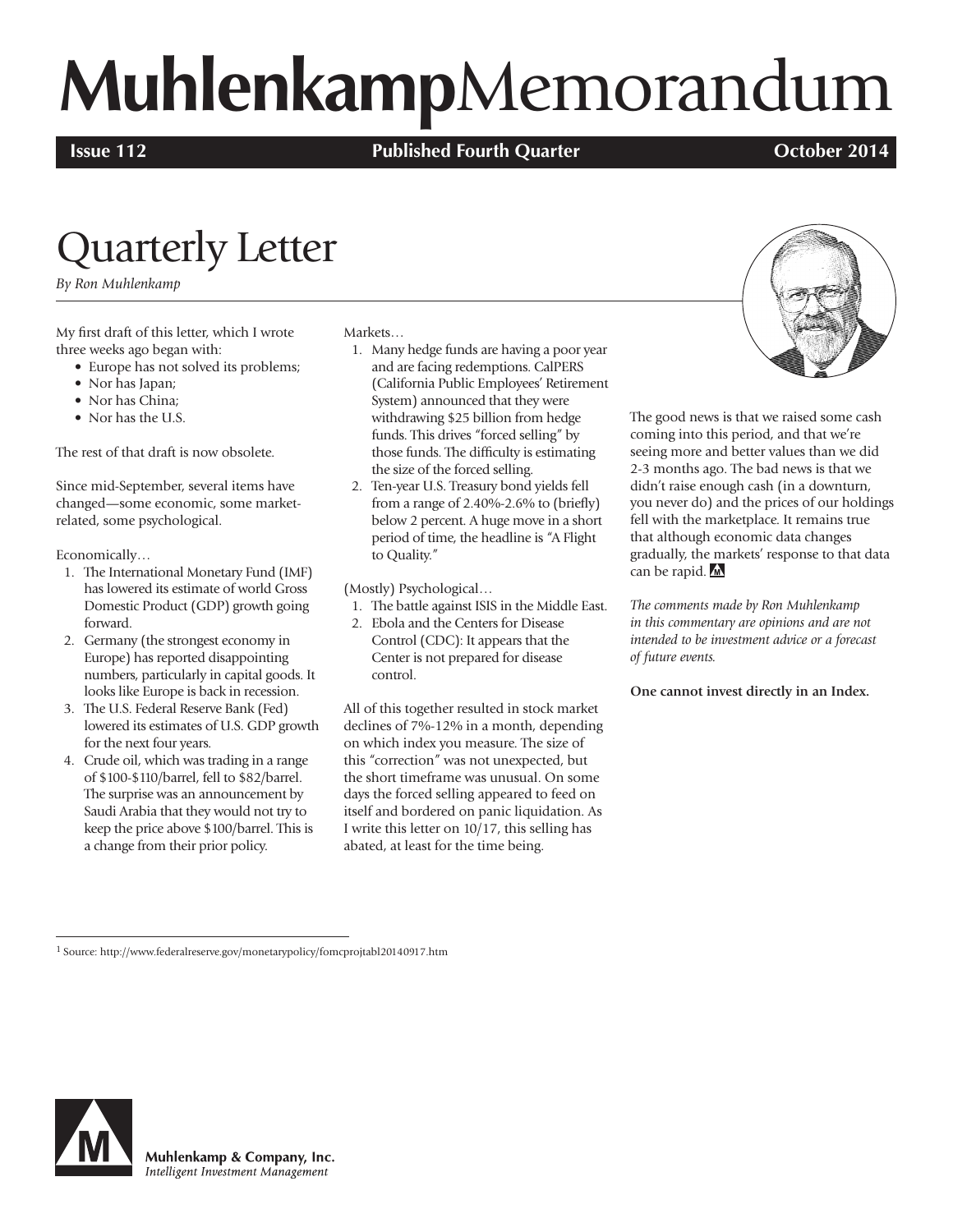### Game Changers in Biomedical Science

*by Tammy Neff, Investment Analyst*

Advances in biomedical science continue to transform the way medicine is being practiced. Since the 1950s, we have experienced a steady stream of breakthrough innovations, ranging from vaccines for the masses to precision medicines based on one's unique genetic makeup. In a 50-year span, we've gone from characterizing the double-helix structure of DNA to a complete mapping of the human genome. Hand-inhand with this increased understanding, scientists are developing "next generation" therapies in a more efficient and effective manner. For some consumers, the widespread accessibility of new treatments won't come soon enough. Investors, however, can begin participating now—and, if you are one of our clients, you have been participating.

As a consumer, we're living in an era of near optimal diagnosis and treatment to manage most diseases. There are specialists, high-tech diagnostic equipment, and treatments for just about everything that ails us: orthopedic surgeons who perform hip and knee replacements, surgeons who use robots to assist with procedures, and oncologists who prescribe medicines that target cancer cells, while sparing healthy ones.

**2**

But we still don't have all of the cures…

Historically, in response to ailments, doctors would prescribe a course of action to diagnose and treat what is wrong. While the predominant model of healthcare remains curative, advances in biomedical science are shifting this model of care toward one of probability, prevention, and personalized medicine. Today, there are genetic tests for a variety of diseases. For example, the BRACAnalysis® is a genetic test that confirms the presence of BRAC gene mutations associated with future development of a specific type of breast and ovarian cancer.

*" Providing doctors and patients ("consumers") with more effective treatment options and improved outcomes is the goal of personalized medicine."*

Genetic testing is also available for other types of cancer, including prostate and thyroid, just to name a few. The Prolaris® test measures the level of genes involved in prostate tumor proliferation. This test helps doctors determine disease aggressiveness, as well as prescribe personalized treatments. The Afirma Thyroid FNA Analysis®, a 142-gene expression test, allows doctors to determine if the thyroid nodules in question are benign or cancerous. This test can prevent unnecessary invasive surgery, along with life-long thyroid replacement medication.

When cancer is detected, diseased tissue and blood can now be analyzed using nextgeneration genomic sequencing technology. As an example, the FoundationOne® test decodes a tumor's DNA, compares it with all genes known to be relevant in human cancers, and matches any mutations with known targeted cancer therapies. This is significant because, historically, cancers were categorized and treated based on where they occurred in the body: lung, breast, colon, pancreas, skin, blood, etc. With advances in biomedical science, cancers are now being categorized and treated based on their underlying genetic mutations.

Providing doctors and patients ("consumers") with more effective treatment options and improved outcomes is the goal of personalized medicine.

As biomedical companies work to develop and deliver new products, investors have more choices. Publicly traded companies run the gamut, each with their own risk/return profile:

- Small, start-up "R&D" companies with few or no FDA approved products and little to no revenues or earnings;
- Mid-sized companies with niche FDA approved products and modest revenues and earnings; and
- Mature, fully integrated global companies, with multiple FDA approved products that are profitable.

To narrow our universe, we are focusing on those companies that we think will ultimately provide cost savings to the healthcare system through the following game changers:

- Transforming the model of healthcare from disease management to disease prevention through personalized medicine;
- Rethinking the approach to the war on cancer; and
- Curing diseases that were previously lifelong conditions.

*Continued on page 3*

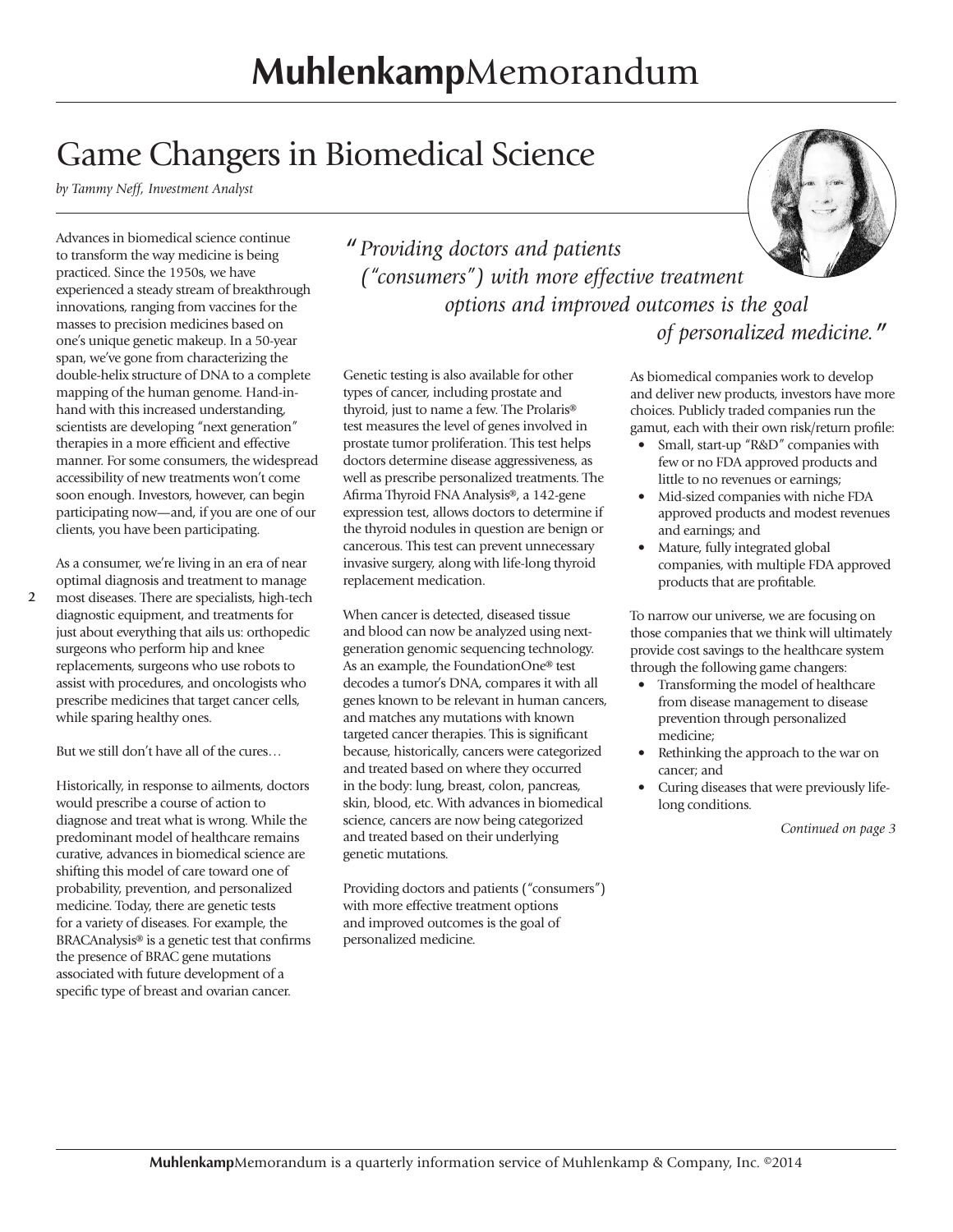*" Short term, the stocks of biomedical companies may trade on daily "headlines." Longer term, we believe they trade on business economics. So our goal remains the same: buying Cadillac companies at Chevy prices—good companies at cheap prices."*

Short term, the stocks of such companies may trade on daily "headlines." Longer term, we believe they trade on business economics. So our goal remains the same: buying Cadillac companies at Chevy prices—good companies at cheap prices. Our primary screening metric is return on shareholder equity (ROE), but we also look for companies with solid balance sheets, positive free cash flow, and sustainable revenues and earnings growth. We are also mindful that you can turn a good company into a bad investment by paying too much for it. So, when it comes to price, we like companies that trade at a price-to-earnings ratio (P/E) that is less than its ROE. We are willing to pay up for growth, but we must have conviction in their underlying story—dig deep into the scientific insights and business environment in which they operate.

There are dozens of biomedical companies with promising science, but no earnings or return on equity. To take advantage of their potential, we own a couple of global companies that collaborate with "new frontier" ones. This permits us to participate in the upside and limit the downside—allowing

our clients (and us) to sleep at night. One such company is Celgene. In addition to FDA approved products for the treatment of cancers and immune disorders, Celgene has multiple partnerships that furnish a broad and deep pipeline of cutting-edge compounds that are in clinical research trials.

Finally, while we don't believe that a holding period of "forever" is appropriate in all cases, we are comfortable holding companies as long as they continue to meet expectations.

*To learn more about the advances in biomedical science and how you, our clients, are participating in related investment opportunities, join us on November 12, 2014 at our next investment seminar. (Details are included on the backside of this newsletter.)*

**Holdings and sector allocations are subject to change and should not be considered a recommendation to buy or sell any security.**

**Earnings growth is not a measure of future performance.**

*Tammy joined Muhlenkamp & Company, Inc.in September 2003. Her responsibilities are primarily research oriented, including evaluating company industry and company research reports; investment recommendations for inclusion in the Muhlenkamp portfolios.* 

*Tammy has 14 years of experience in the healthcare industry as a Psychiatric Nurse Clinician and Healthcare Administrator. Before joining Muhlenkamp & Company, she served as Director of Operations for the University of Pittsburgh, Department of Psychiatry Faculty Practice Plan.* 

*Tammy received a dual Bachelor of Science in Nursing and Psychology from Carlow College in 1989. She completed a Master's in Business Administration from the University of Pittsburgh in 1994. Tammy holds a Chartered Financial Analyst (CFA) designation and maintains Series 6, 63, and 65 securities registrations.* 

#### **GLOSSARY:**

**Return on Equity (ROE)** is a company's net income (earnings) divided by the owner's equity in the business (Book Value); ROE = Earnings/Book Value. This percentage indicates company profitability or how efficiently a company is using its equity capital.

**Balance Sheet** is a financial statement that summarizes the assets and liabilities of a company or individual.

**Free Cash Flow** represents the cash a company is able to generate after paying out the money required to maintain or expand its business.

**Earnings** are revenues minus the cost of sales, operating expenses, and taxes, over a given period of time.

**Price-to-Earnings ratio (P/E)** is the current price of a stock divided by the (trailing) 12 months earnings per share

*financial statements, annual reports, and proxy statements; analyzing interviewing and visiting company management teams; and making* 

**Muhlenkamp**Memorandum is a quarterly information service of Muhlenkamp & Company, Inc. ©2014 www.muhlenkamp.com • (877) 935-5520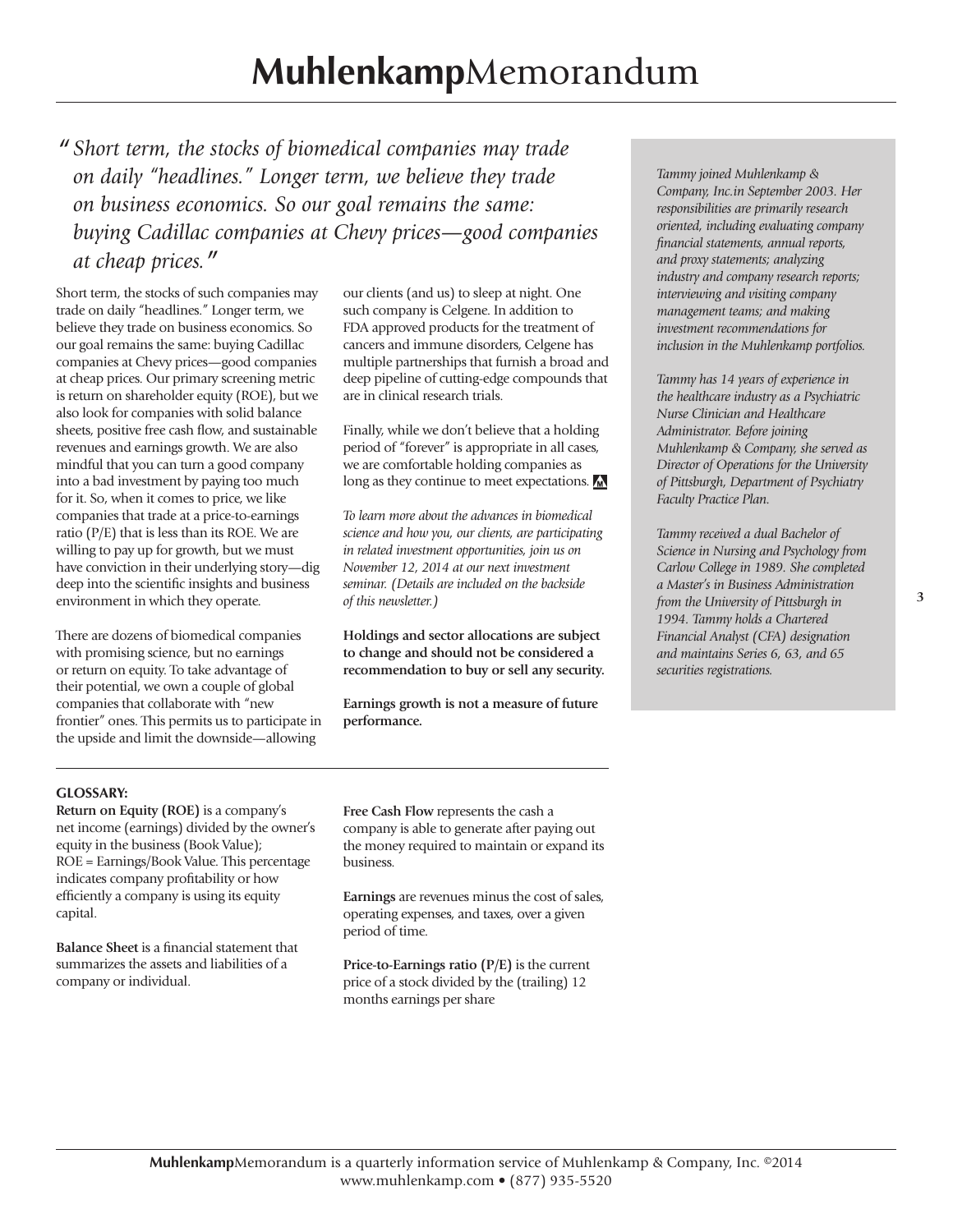### The Second Great Economic Experiment: An Update

*by Ron Muhlenkamp*

*At our June 3, 2014 investment seminar, I addressed* **The Second Great Economic Experiment: How's It Going?** *(A seminar archive is available at www.muhlenkamp.com). As new data become available, I will furnish updates on this topic.* 

In October 2009, I first voiced my opinions on current fiscal policies in my *Quarterly Letter*:

*In the area of rules and regulations, I don't believe anyone can state what the tax rules will be a year from now, or what the regulations will be on companies providing health insurance or carbon dioxide emissions. I do suspect that people will be reluctant to start or expand a business, at least until the rules are known—and not just business people. As a result of proposed rules, we know doctors who are considering retiring and others who are discouraging their kids from becoming doctors.*<sup>1</sup>

I have continued to express my thoughts on this topic (some think it's become a rant) in Quarterly Letters, conference calls, and investment seminars over the past five years. We are now seeing data that confirm my fear:

**4**

- When it was begun 40 years ago (1974), the Wilshire 5000 Total Market Index comprised the stocks of about 5,000 companies. The number grew to 7,500 in 1998. Currently, that list of companies is more like 3,700. (We're trying to fill in the gaps in the data; we will report to you when we do.)
- In 2013, the fraction of families that owned a privately held business fell to 11.7%, the lowest level recorded in the Fed's triennial *Survey of Consumer Finances*, dating back to the 1989 survey. While the mean value of family-owned businesses increased from \$844,800 in 2010 to \$973,900 in 2013, it remained below the 2007 level.<sup>2</sup> (The businesses included in this category are sole proprietors, limited partnerships, S corporations, and other types of corporations that are not publicly traded.)

Bottom line: Today there are fewer businesses, including both publicly and privately owned companies, and, therefore, fewer employers. Some argue this is the result of aging baby boomers selling their business, but they sell to someone. And, of course, corporate mergers and acquisitions always lower the number of companies outstanding, but in the past these combinations were more than offset by new companies being formed.

When do you expect it to be easier to find a job: when the number of businesses is expanding or contracting?

The rise in regulations to the financial services industry began with Eliot Spitzer, who was Attorney General of New York state from 1999-2006 and spread to other industries with Sarbanes-Oxley in 2002. Dodd-Frank was passed in 2010, but only half the regulations have been published to date. (If you are interested in reading Alan Greenspan's comments on "regulatory over-reach," visit: http:// www.thinkadvisor.com/2014/09/12/9-reasons-why-economystinks-according-to-alan-gre?eNL=541c7aef160ba09d17d59ace& utm\_source=topstories092114&utm\_medium=enewsletter&utm\_ campaign=topstories&\_LID=106356294)

We are not alone.

While the Federal Reserve has a dual mandate (stable prices and maximum employment), its tools are limited and not always beneficial. Allan Meltzer, author of *A History of the Federal Reserve* and professor of political economy at Carnegie Mellon University, sums it up nicely in a July 2012 "op-ed" in *The Wall Street Journal*:

*Today's economic problems are serious, but the Fed can't do much about them if these problems are not monetary. Very expansive monetary policies did help during the crisis of 2008-09, but they're not what is needed now. To get out of our bad economic situation, we need coherent long-term fiscal policy, especially entitlement reform.*

*With mortgage rates lower than ever and housing showing very sluggish*  recovery, what can be gained by dropping the mortgage rate another *small fraction? Business investment is held back by uncertainty. No one can reliably calculate tax rates, health-care costs, and the regulatory burden until after the election, if then. How can corporate officers calculate expected return when they cannot know these future costs? How is more monetary stimulus today supposed to help?* 3

*Continued on page 5* It's long past the November 2012 elections and nothing has improved. At her *Semiannual Monetary Policy Report* to the Congress on July 15,

<sup>1</sup> *Muhlenkamp Memorandum, #92; Ron's Quarterly Letter;* October 2009

<sup>2</sup> Source: Federal Reserve Bulletin; September 2014; Vol. 100, No. 4

<sup>3</sup> *What's Wrong with the Federal Reserve?; The Wall Street Journal;* July 9, 2012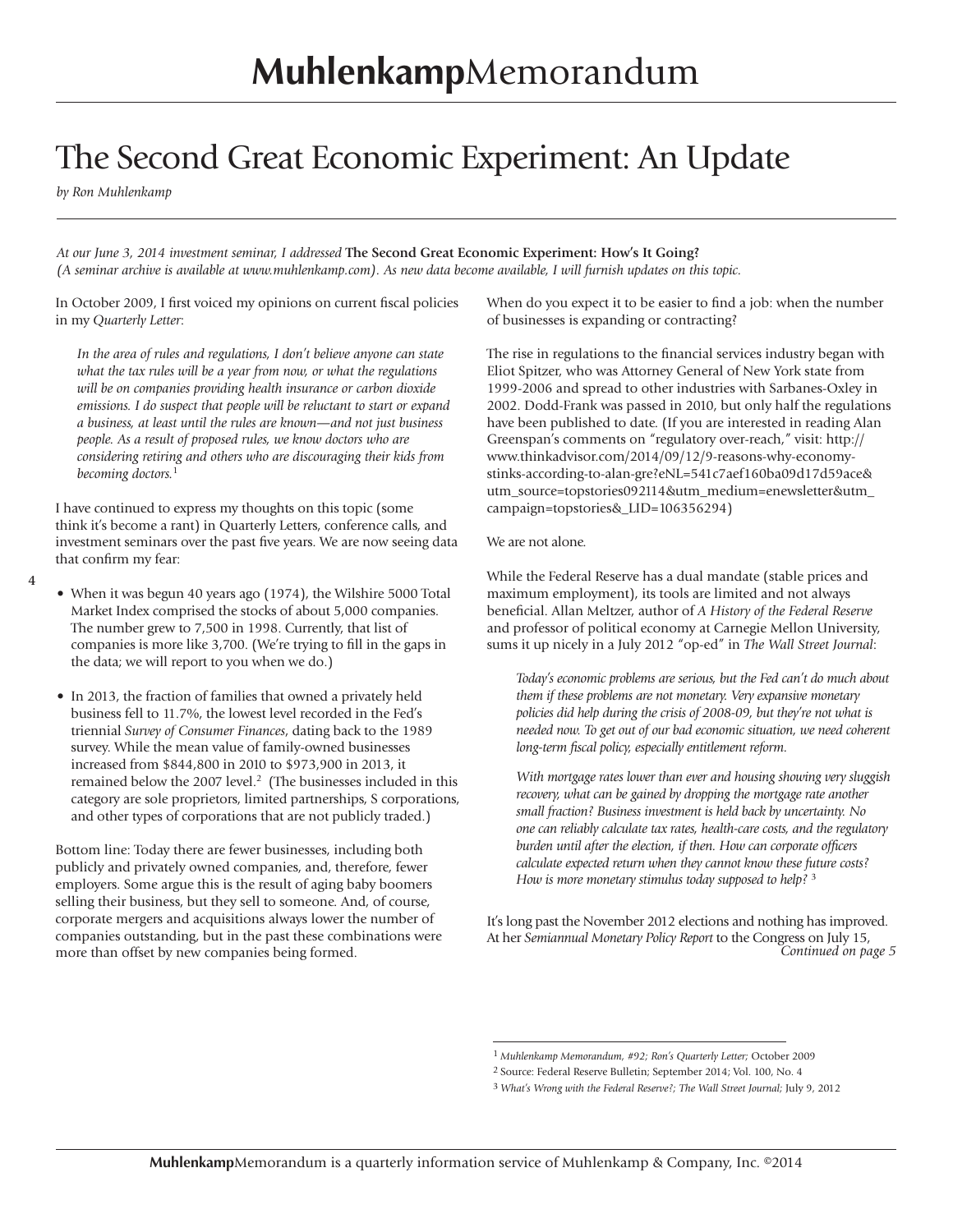2014, Janet Yellen, Federal Reserve Chairwoman, acknowledges using monetary policy to compensate for the inaction of Congress:

*Fiscal policy for a number of years has been a drag on growth. We can translate that into a factor that has necessitated lower-than-normal interest rates to get the economy moving back on track.*

So the Fed is trying to offset bad fiscal policy with monetary policy. In my opinion, it can't be done. If I read Professor Meltzer correctly, he said it can't be done. And we can find no evidence that the Fed's policy is working. Low interest rates have not served to boost the economy or employment. The economy is growing at the lowest sustained rate since at least WW II and employment continues to decline as a percent of the work force. (The unemployment rate is declining because the calculation of the number ignores whose who quit quit looking for work; refer to Figure 1.)

Low interest rates have not reflated the housing market, business

investment, or employment—all of which require a measure of longterm faith by individuals and/or company executives. Low interest rates have encouraged short-term financial engineering by hedge funds and company executives, resulting in increases in borrowing and in mergers, acquisitions, and stock repurchases. But that does not create additional production capacity.

*Wilshire 5000 Total Market Index is a market capitalization-weighted index composed of publicly-traded companies that meet the following criteria:*

- *1. The companies are headquartered in the United States.*
- *2. The stocks are actively traded on an American stock exchange.*
- *3. The stocks have pricing information that is widely available to the public.*

**One cannot invest directly in an Index.**

*Stay tuned for the next update on* **The Second Great Economic Experiment** *in our next quarterly newsletter.*

#### **Figure 1 Labor Participation chart, 1948-Present**



**U.S. Labor Force Participation Rate**